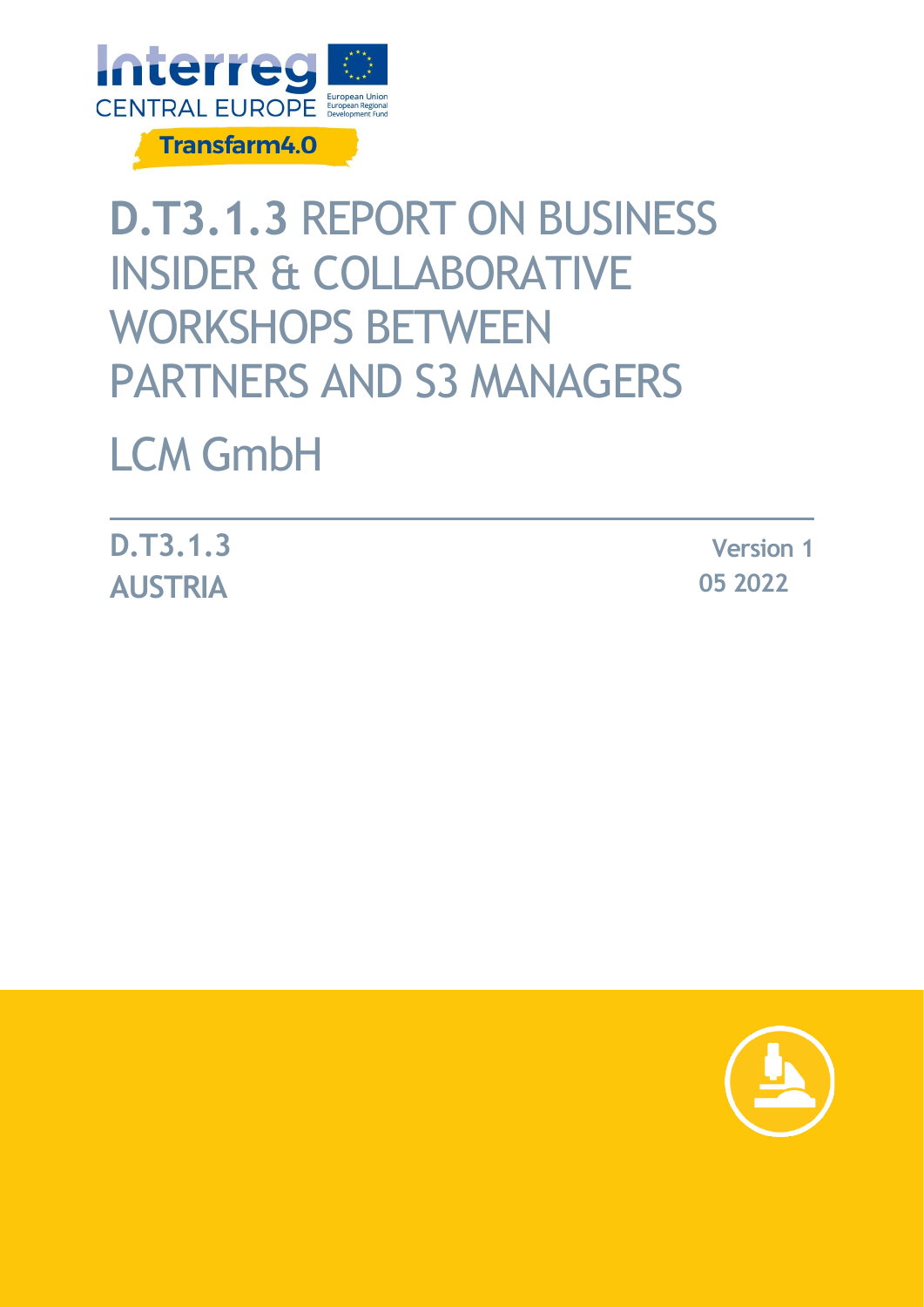



## **INTRODUCTION**

In order to increase direct induced innovation in precision agriculture and enable the emergence of regional industrial specialisations, project partners are to organize meetings with S3 managers in all 5 Transfarm 4.0 partner's areas to discuss supportive (technical/educational/financial) options and programmes, which can be taken into account in future Precision Farming promotional actions and supportive activities.

## **METHODOLOGY:**

The content scope of the report includes activities related to strengthening regional precision agriculture technologies and specializations through regional and local S3 strategies. It includes consultations with local and regional S3 managers to discuss new possible support schemes (technical/educational/financial) leading to increased direct induced innovation in precision agriculture and enabling regional industrial specializations. The report explores opportunities for further development of technical skills updates, introduction of new educational schemes and possible funding sources for their implementation in the precision agriculture area.

## **REPORT**

*Please provide short report about the meeting(s) with list of attendees, subjects discussed and summary of the meeting containing lessons learned and possible activities for the future*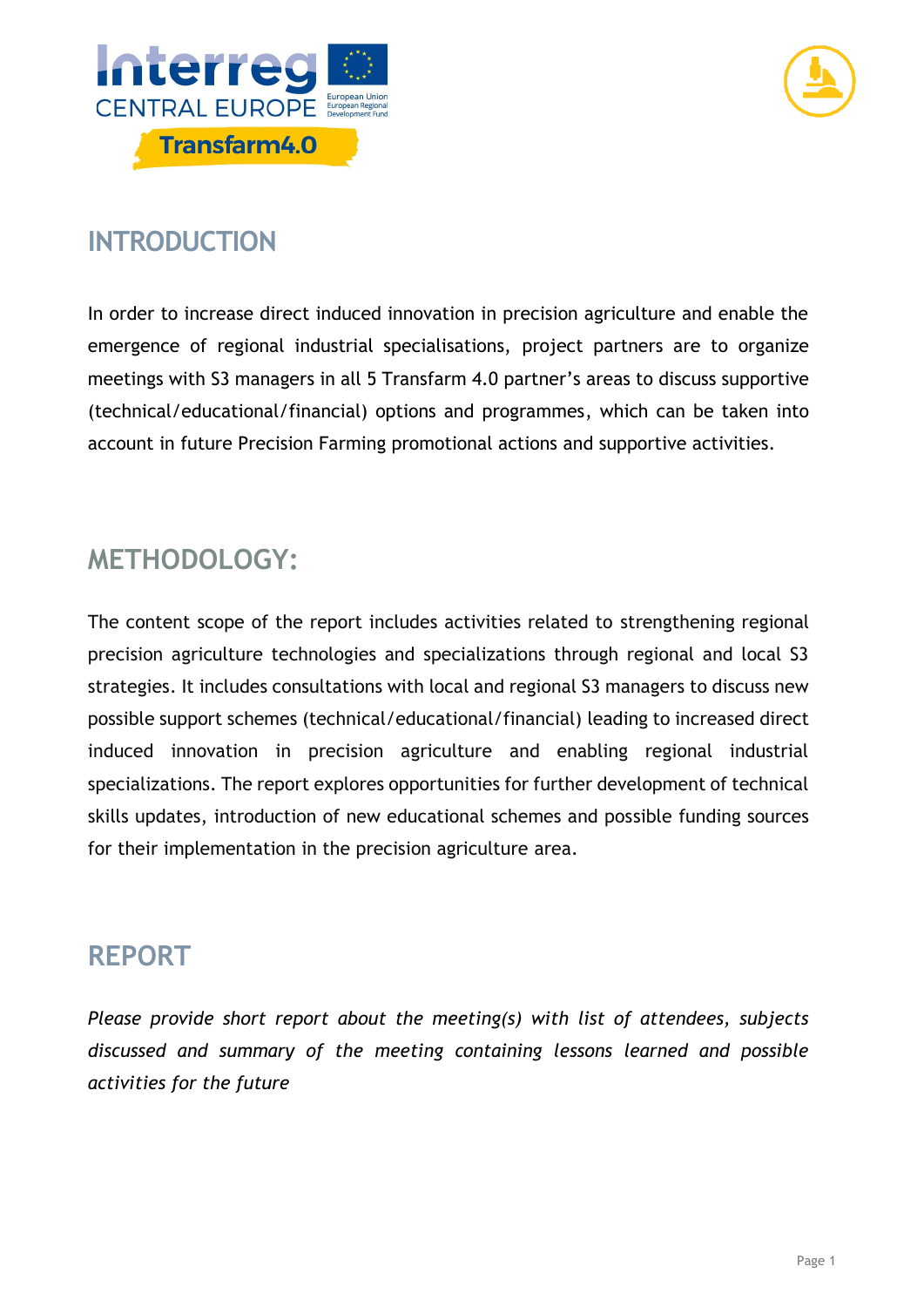



### **Meeting information:**

Meeting date: February 10, 2022: 10:30

Phone call between:

DI Klaus Oberreiter, MBA, Business Upper Austria

DI (FH) Dr. Martin Scherhäufl, Linz Center of Mechatronics GmbH

### **Agenda of the meeting:**

To discuss the S3 regional specializations for the region of Upper Austria and to identify the links between innovation strategies and the agricultural production sector through links at the level of technological development, implementation of regional innovations, support for the agricultural production sector and support for the education system with the possibility of directional training for agricultural needs.

#### **Conclusions:**

Although agriculture has a significant status in Upper Austria, there is no separate S3 strategy for this sector. In general, however, Upper Austria has a very good business and research strategy with its "#upperVISION2030", which is the succeeding strategy after "Innovative Upper Austria 2020".

Regarding the relevant topic of precision agriculture, the field of action "digital transformation" might be the most appropriate topic out the strategic framework of #upperVision2030.

The business and research strategy #upperVISION2030 is available online [\(https://www.uppervision.at/en/\)](https://www.uppervision.at/en/), but can also be downloaded as executive summary, and provides further information, downloads, and links to the programme,